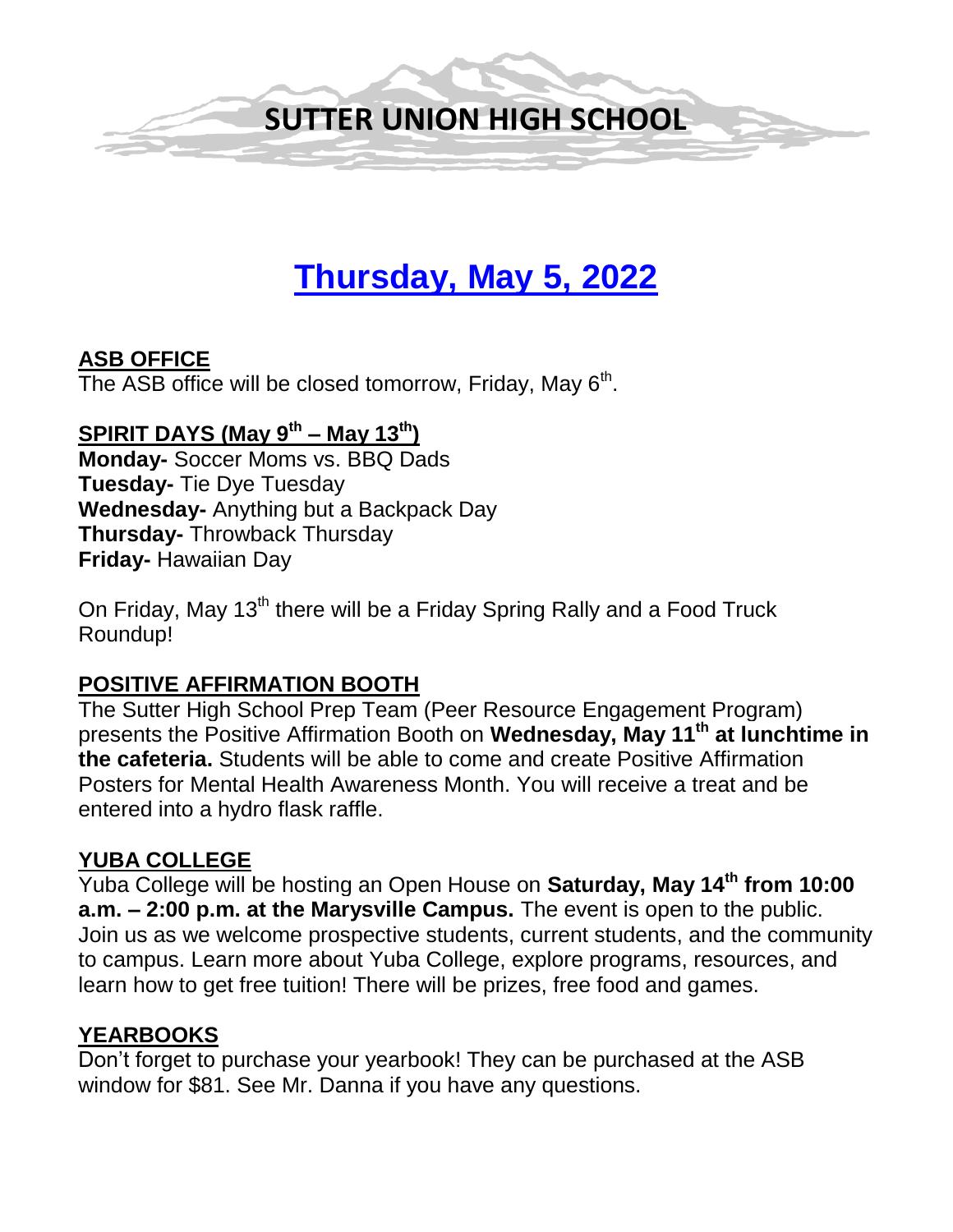

#### **CHEER TRYOUTS**

Cheer Tryouts will be held on **Friday, May 6 th beginning at 5:30 p.m.**

- New athletes or athletes that do not have current athletic clearance completed must have a current athletic clearance. This can be completed at [www.athleticclearance.com](http://www.athleticclearance.com/)
- Tryout numbers will be issued
- Athletes must be grade eligible (Have a minimum of a 2.0 GPA and no failing grades.
- $\bullet$

Please reach out to Coach Pattra Runge with any questions!

#### **CSF**

There will be a drop in meeting **TODAY at lunch in Mrs. Finitzer's classroom E28** to assemble packages for the hospital.

# **YUBA COUNTY SHERIFF'S DEPARTMENT**

Any students that are interested in applying for the Yuba County Sheriff's Department check in with the counseling department. All interested applicants must meet these minimum qualifications:

- Must be 16-21 years old at the time of application
- Cadets must possess a high school diploma, or GED equivalent, or be currently enrolled in high school. Cades currently enrolled in high school or college must maintain a minimum 2.0 GPA.
- Cadets must be in good physical condition
- Cadets must conform to the high ethical standards of the law enforcement profession. Cadets may not have a prior felony conviction
- Cadets must donate a minimum of 16 hours each month. They are expected to attend monthly meetings and training.

#### **PROM**

Seniors and Juniors who owe detentions must make them up before they can purchase prom tickets. If you are on the detention list you will not be able to purchase or attend prom until your detention hours are made up. If you have questions about detentions please see the main office.

The cost for Prom tickets is now **\$40.**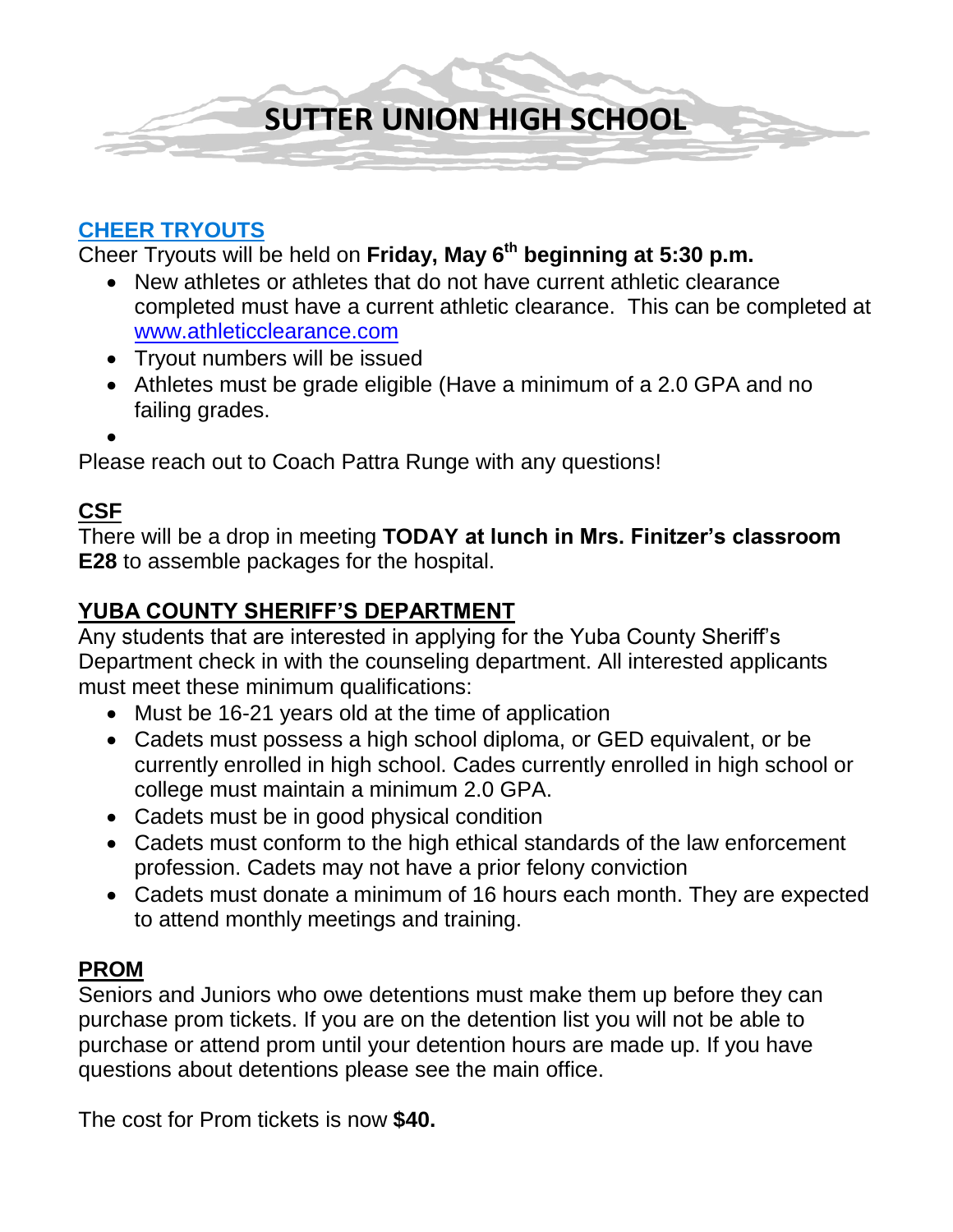

#### **POWDER PUFF**

**Games will be played on Wednesday, May 18th and practices will take place on Monday and Tuesday May 16th and 17th at 5:30 pm.** The cost for jerseys is \$25 per person. Pay at the ASB window and bring your receipt to Mrs. Franco's room (E23) when you sign up to play or coach.

## **CLASS FEES**

Pay for your  $2^{nd}$  semester class fee now to avoid being put on the fines list that will be coming out soon!! You can pay before school, at break, lunch, after school or online at shopsutterhigh.com

# **SENIORS**

#### **GRAD NIGHT**

**SENIORS:** If you would like to sell raffle tickets for the gun raffle see Mrs. Little in the library to pick up tickets.

**Sutter Union High School Booster Club** is privileged to offer an **[athletic](https://ca02205833.schoolwires.net/Page/8453)  [scholarship](https://ca02205833.schoolwires.net/Page/8453)** award to two male and two female athletes of Sutter Union High School. One male and one female athlete will be awarded a \$750 scholarship; and one male and one female athlete will be awarded a \$500 scholarship. Recipients will be chosen based on the following criteria:

- character and citizenship
- completion of application
- short essay
- letter of recommendations
- formal interview

Download a copy of the application from the Scholarship and Awards section of our website or pick up a hard copy from the Counseling and Career Center.

All applications must be submitted to the counseling office. **Deadline extended to Friday, May 6, 2022, at 3:00 p.m.**

Take advantage of this great opportunity!